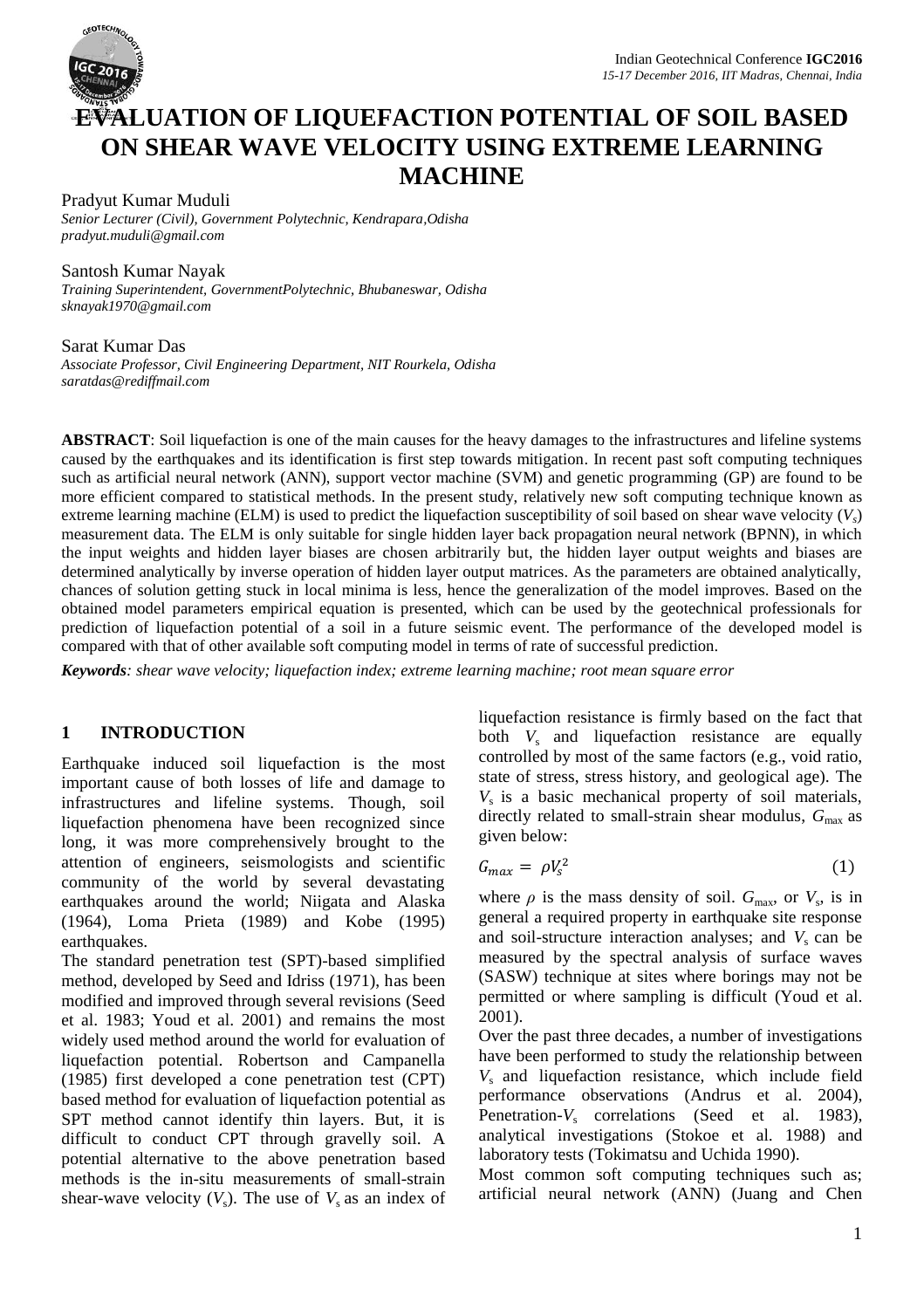2000), support vector machine (SVM) (Samui and Sitharam, 2011) and genetic programming (GP) (Muduli et al. 2013) and its variant multi-gene genetic programming (MGGP) (Muduli and Das 2013) have been used to develop liquefaction prediction models based on an in-situ test database and are found to be very efficient.

In the recent past a modified learning algorithm called extreme learning machine (ELM) has been proposed by Huang et al. (2006) for single hidden layer feed forward neural network (SLFN). This learning algorithm for SLFN is very fast and hence named as extreme learning machine (ELM). In ELM the hidden nodes are randomly selected and output weights are computed analytically to avoid the problem of local optima. The ELM and its variants have been used for different large complex applications (Huang et al. 2006; Huang et al. 2012) with success and are found to be efficient and have better generalization compared to ANN and SVM (Huang et al. 2006). However, its use in geotechnical engineering is limited (Muduli et al. 2013, Muduli et al. 2015).

In the present study, an attempt has been made to predict the liquefaction potential of soil in terms of liquefaction field performance indicator referred herein as liquefaction index (*LI*) (Juang et al. 2001) on the basis of a large database consisting of post liquefaction *V*<sup>s</sup> measurements and field manifestations using ELM and compare the efficacy of the developed model in terms of rate of successful prediction of liquefaction and non-liquefaction with that of the available MGGPbased model (Muduli and Das 2015).

## **2 METHODOLOGY**

As ELM is not very common to geotechnical engineering professionals, hence, is discussed below in brief.

#### **2.1 Extreme learning machine (ELM)**

Huang et al*.* (2006) proved that the input weights and hidden layer biases of SLFN can be randomly assigned if the activation functions in the hidden layer are infinitely differentiable, which is true as sigmoid activation function is generally used in ANN. The SLFN can simply be considered as linear system and the output weights (linking the hidden layer to output layer) can be analytically determined through inverse operation of the hidden layer output matrices.

In the present study proposed ELM model can be presented as:

$$
LI_p = F(V_s, \sigma'_v, FCI, CSP_{7.5})
$$
\n<sup>(2)</sup>

where,  $LI_{p}$  predicated liquefaction index ( $LI = 1$  for liquefied case and *LI*= 0 for non-liquefied case), *F*= the function referred herein as liquefaction index function.

 $\sigma'$ <sub>v</sub>= vertical effective stress of soil at the depth under consideration,  $FCI =$  fines content index  $(FCI = 1,$  for fines content of soil,  $FC \leq 5\%$ ;  $FCI =2$ , for  $5\% \leq FC \leq$ 35%; *FCI* =3, for  $FC \ge 35\%$ ) (Juang et al. 2001). Here, in the present study, the general formulation of cyclic stress ratio, *CSR* as presented by Seed and Idriss (1971) is adopted with minor modification, i.e., *CSR7.5* is adjusted to the benchmark earthquake (moment magnitude, *M*w, of 7.5) by using the parameter, magnitude scaling factor (MSF) as provided in Youd et al. (2001).

The ELM model relating the input variables and the output for the prediction of liquefaction index can be written as,

$$
LI_{p} = \sum_{i=1}^{L} \beta_{i} f(w_{i} * x_{j} + b_{i})
$$
 (3)

where,  $w_i = [w_{i1}, w_{i2}, \dots, w_{in}]$ <sup>T</sup> = weight vector connecting the  $i^{\text{th}}$  hidden node and the input nodes,  $\beta_i$  = weight vector connecting the  $i<sup>th</sup>$  hidden node and the output node,  $b_i$  = the bias of the *i*<sup>th</sup> hidden node,  $x_j$ = normalized input variable at  $j<sup>th</sup>$  input node in the range [0,1].  $L=$  number of hidden nodes.  $f$  is the sigmoid activation function as described in Eq. (4).

$$
f(x) = \left(\frac{1}{1 + e^{-x}}\right) \tag{4}
$$

The detailed algorithm is presented in Hunag et al. (2006). In the present study ELM model is developed using Matlab (Math Work Inc, 2005).

#### **3 DATABASE AND PREPROCESSING**

In the present study,  $V_s$  based dataset of post liquefaction case histories from various earthquakes is used (Juang and Chen 2000). It contains information about soil and seismic parameters: depth (*d*), measured *V*s , soil type, total vertical stress of soil at the depth under consideration  $(\sigma_{\nu})$ ,  $\sigma'_{\nu}$ , peak horizontal ground surface acceleration  $a_{max}$ ,  $M_w$  and  $CSR_{7.5}$ with field performance observations  $(LI)$ . The depths at which  $V_s$ measurements are reported in the database range from 2m to14.8m. The  $V_s$  values range from 79 to 274 m/s. The *FCI* values are in the range of 1-3. The  $a_{\text{max}}$ ,  $M_{\text{w}}$ and *CSR7.5*values are in the range of [0.02, 0.51g], [5.9, 8.3] and [0.01, 0.41] respectively. The database consists of total 186 cases, 88 out of them are liquefied cases and other 98 are non-liquefied cases. Out of the above data 130 cases are randomly selected for training and remaining 56 data are used for testing the developed model. Muduli and Das (2015) also used the above database with the above number of training and testing data while developing their MGGP-based liquefaction model. Herein, the ELM approach normalization of the data is done in the range of [0, 1].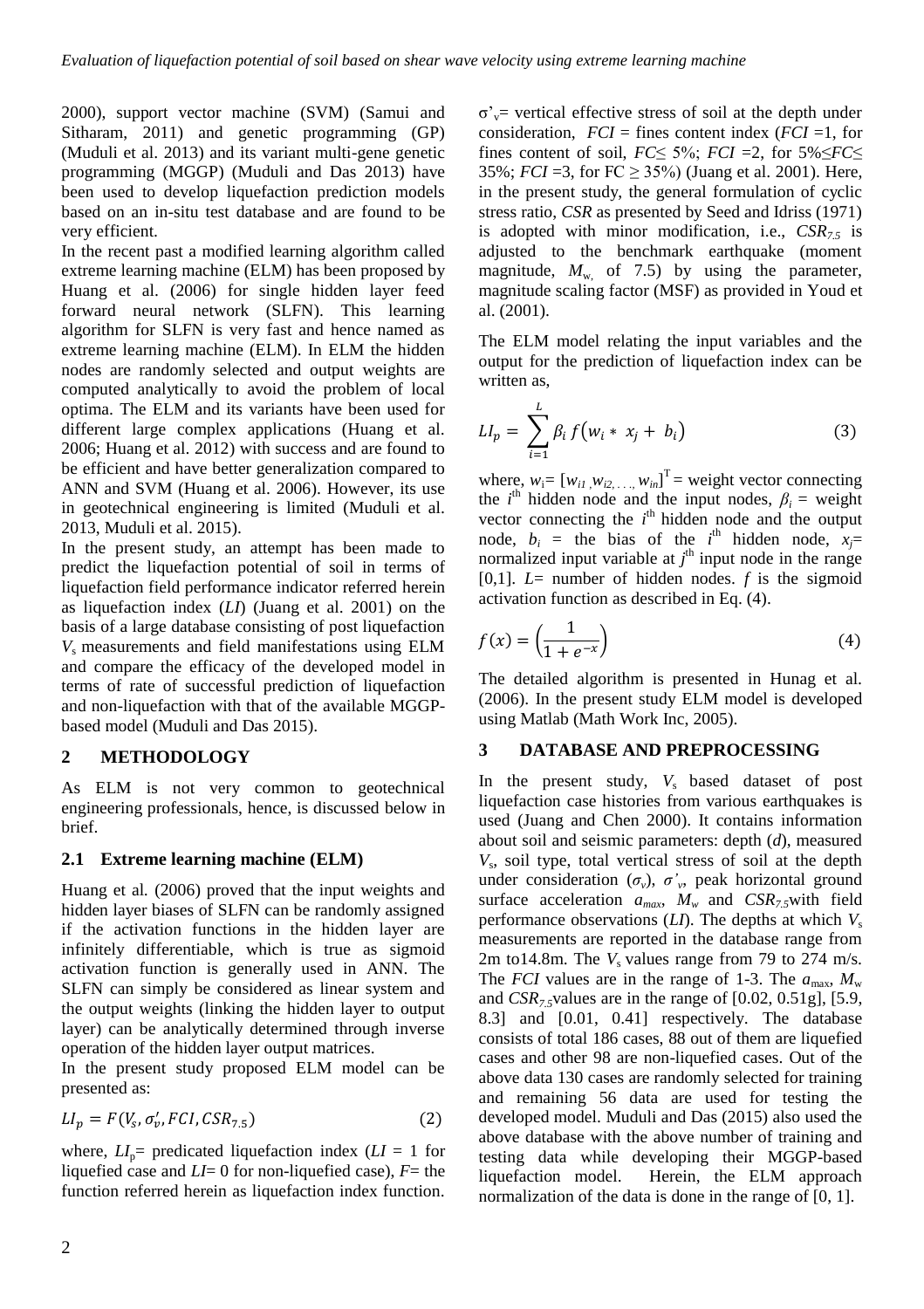#### **4 RESULTS AND DISCUSSION**

Table 1 Statistical performances of the developed ELM-based model

| Input<br>variables                              | Data     | R    | E    | AAE  | <b>RMSE</b> |
|-------------------------------------------------|----------|------|------|------|-------------|
| $V_{\rm s}$ , $\sigma'_v$ ,<br>$FCI, CSR_{7.5}$ | Training | 0.73 | 0.53 | 0.28 | 0.34        |
|                                                 | Testing  | 0.73 | 0.52 | 0.28 | 0.34        |

The "best" ELM model has been developed with a six hidden nodes SLFN (architecture of 4-18-1) after several trials with different number of hidden nodes. Fig. 1 shows the plot of RMSE value of training as well as testing data versus hidden nodes indicating the generalization performance of the ELM is stable on a wide range of hidden nodes though the generalization performance gets worst when very large number of hidden nodes is randomly generated. It is observed that the RMSE of testing data and training data is very close and minimum of the developed ELM model corresponding to 18 numbers of hidden nodes. Table 1 shows the statistical performances of both training and testing data for the developed ELM model for prediction of *LI* in terms of correlation coefficient (R),Nash-Sutcliff coefficient of efficiency*(*E) (Das and Basudhar2008), average absolute error (AAE)and root mean square error (RMSE). The performances of the above ELM model for training and testing data are found to be comparable showing good generalization. It is evident from the results presented in Table 2 that the proposed ELM based model is able to learn the complex relationship between the liquefaction index, *LI* and its main contributing factors with a very high accuracy. A prediction in terms of *LI* is said to be successful if it agrees with field observation of database. The successful prediction of liquefied and non-liquefied cases is 87% and 88% for training and testing data respectively. The above result is comparable with that of the MGGP based model (Muduli and Das 2015), where the rate of prediction of liquefied and non-liquefied cases are 88% and 86% respectively for training and testing data. It is important that the efficiency of different models should be compared in terms of testing data than that with the training data (Das and Basudhar 2008). Thus, it is found that the performance of ELM based prediction model is marginally better than that of the MGGPbased model (Muduli and Das 2015) in terms of rate of successful prediction of liquefaction and nonliquefaction cases.

#### **4.1 Development of model equation**

According to the Eq. (3) the ELM model equation can be written using the weights and biases of the trained model as provided in Table 3.The developed model equation can be used to predict the liquefaction index by the geotechnical engineers with the help of a spread sheet without going into the complexities of model development using ELM.

Table 2 Comparison of results of the developed ELM-based model with available MGGP –based model (Muduli and Das 2015)

| Input<br>Variables          | Performance in terms of rate of successful<br>$prediction(\%)$ |     |                     |     |  |  |  |
|-----------------------------|----------------------------------------------------------------|-----|---------------------|-----|--|--|--|
|                             | MGGP                                                           | ELM | MGGP                | ELM |  |  |  |
| $V_{\rm s}$ , $\sigma'_v$ , | <b>Training Data</b>                                           |     | <b>Testing Data</b> |     |  |  |  |
| $FCI, CSR_{75}$             | 88                                                             |     | 86                  |     |  |  |  |

Table 3 Weights and biases as per the proposed trained ELM-based model

| Hidden                  |                  | <b>Biases</b>                   |         |                   |           |       |
|-------------------------|------------------|---------------------------------|---------|-------------------|-----------|-------|
| Neuron                  |                  | Input                           | Output  | (Hidden<br>nodes) |           |       |
|                         | $V_{s}$<br>(m/s) | $\dot{\sigma_{\rm v}}$<br>(kPa) | FCI     | $CSR_{7.5}$       | LI        | $b_i$ |
| 1                       | 0.53             | $-0.75$                         | 0.13    | 0.97              | 305.79    | 0.35  |
| $\overline{c}$          | 0.16             | $-0.59$                         | 0.28    | 0.72              | $-640.91$ | 0.45  |
| 3                       | 0.86             | $-0.71$                         | $-0.16$ | 0.57              | $-34.85$  | 0.05  |
| $\overline{\mathbf{4}}$ | 0.160            | $-0.62$                         | $-0.59$ | 0.026             | $-75.77$  | 0.18  |
| 5                       | $-0.97$          | $-0.91$                         | 0.89    | $-0.64$           | 210.09    | 0.66  |
| 6                       | $-0.76$          | 0.27                            | $-0.83$ | $-0.20$           | 131.39    | 0.33  |
| 7                       | 0.72             | $-0.44$                         | $-0.79$ | $-0.73$           | 206.50    | 0.90  |
| 8                       | $-0.03$          | 0.08                            | $-0.71$ | $-0.94$           | $-45.83$  | 0.12  |
| 9                       | 0.69             | 0.39                            | $-0.67$ | 0.88              | 78.34     | 0.99  |
| 10                      | $-0.58$          | $-0.001$                        | 0.24    | $-0.39$           | $-291.36$ | 0.54  |
| 11                      | 0.10             | 0.07                            | 0.15    | $-0.41$           | 51.99     | 0.71  |
| 12                      | 0.26             | $-0.11$                         | $-0.89$ | $-0.33$           | $-246.07$ | 0.99  |
| 13                      | $-0.93$          | $-0.75$                         | 0.86    | $-0.06$           | $-161.36$ | 0.28  |
| 14                      | 0.23             | $-0.02$                         | 0.45    | 0.29              | $-63.09$  | 0.41  |
| 15                      | $-0.27$          | 0.70                            | 0.47    | $-0.95$           | $-52.35$  | 0.46  |
| 16                      | $-0.90$          | 0.75                            | $-0.87$ | 0.68              | 117.87    | 0.76  |
| 17                      | $-0.02$          | $-0.46$                         | 0.72    | 0.12              | 345.83    | 0.82  |
| 18                      | $-0.61$          | $-0.58$                         | 0.87    | 0.71              | 100.37    | 0.10  |



Fig. 1. Generalization performance of ELM on a wide range of hidden nodes.